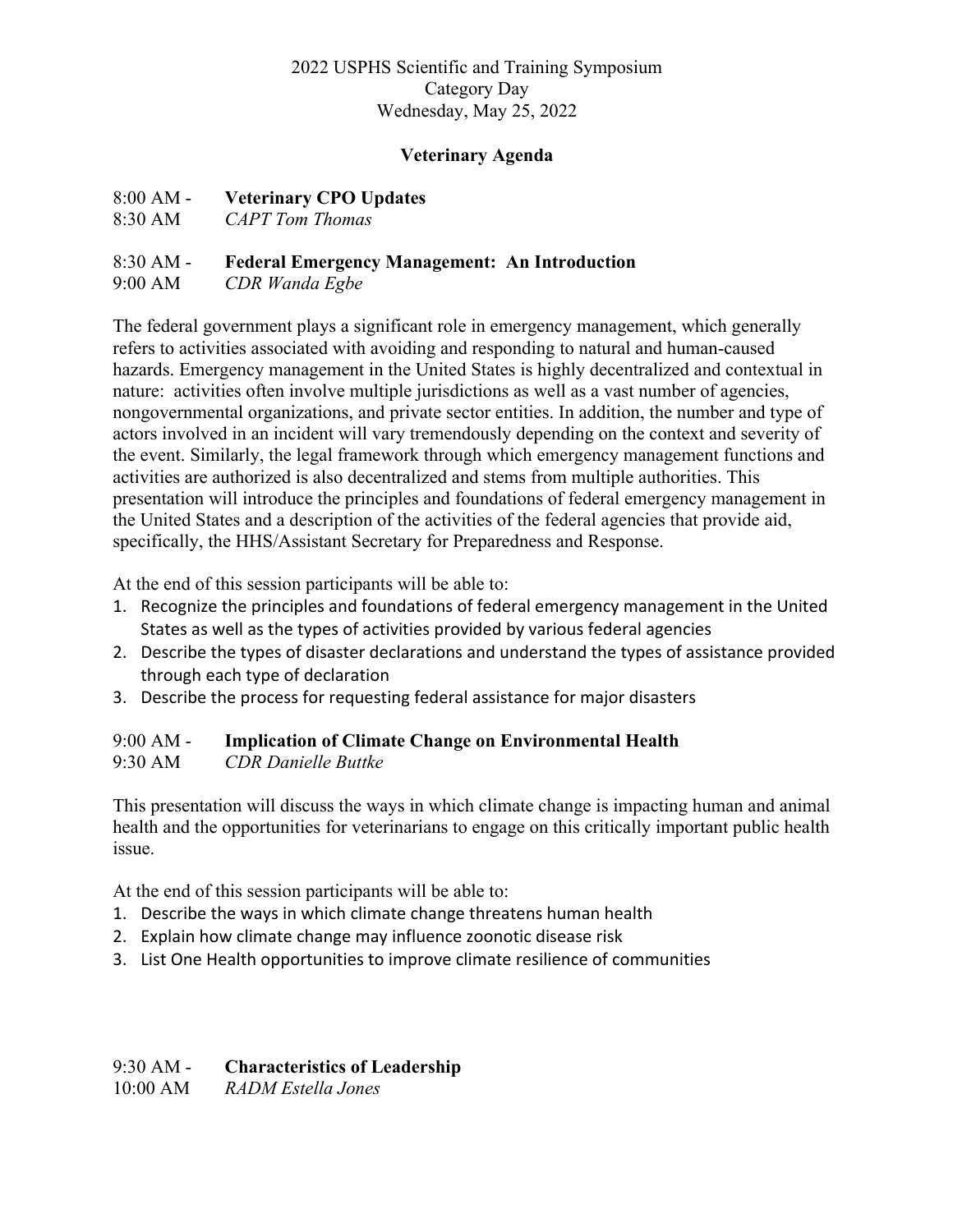#### 2022 USPHS Scientific and Training Symposium Category Day Wednesday, May 25, 2022

This Presentation will provide the key characteristics of strong leadership that effect positive change in an organization to accomplish its mission

At the end of this session participants will be able to:

- 1. Describe the characteristics of operational versus strategic leadership
- 2. Explain how influencing others is a key aspect of leadership
- 3. List leadership behaviors that lead to success

### 10:00 AM - **AVMA Veterinary Medical Association Updates**

10:30 AM *Dr. Douglas Kratt, Immediate Past President, AVMA*

This presentation will provide updates from the American Veterinary Medical Association (AVMA) related to legislative changes and future initiatives to support veterinary medicine and public health.

At the end of this session participants will be able to:

- 1. Discuss the important legislative initiatives and background of such initiatives
- 2. Describe initiatives that promote mental health in veterinary professionals
- 3. Describe how the "Opioid Crisis" has affected veterinary professionals and progress toward change

### 10:30 AM - **Campylobacteriosis Outbreak Linked to Municipal Water — Nebraska, 2021** 11:00 AM *CAPT Bryan Buss*

On September 14, electronic laboratory reporting identified eight campylobacteriosis patients in a Nebraska town (population <400). We investigated to find the source and prevent additional illness. Findings of our epidemiologic investigation and laboratory testing implicated contaminated untreated municipal water as the outbreak source.

At the end of this session participants will be able to:

- 1. Describe the epidemiologic and laboratory methods employed in this campylobacteriosis outbreak investigation.
- 2. Discuss the number of illnesses reported among community residents and mitigation steps taken.
- 3. Explain how municipal drinking water systems without disinfectant residual within the distribution system can facilitate large bacterial waterborne outbreaks.

11:00 AM - **Break in Exhibit Hall** 1:00 PM

12:00 PM - **Veterinary Luncheon** 1:00 PM